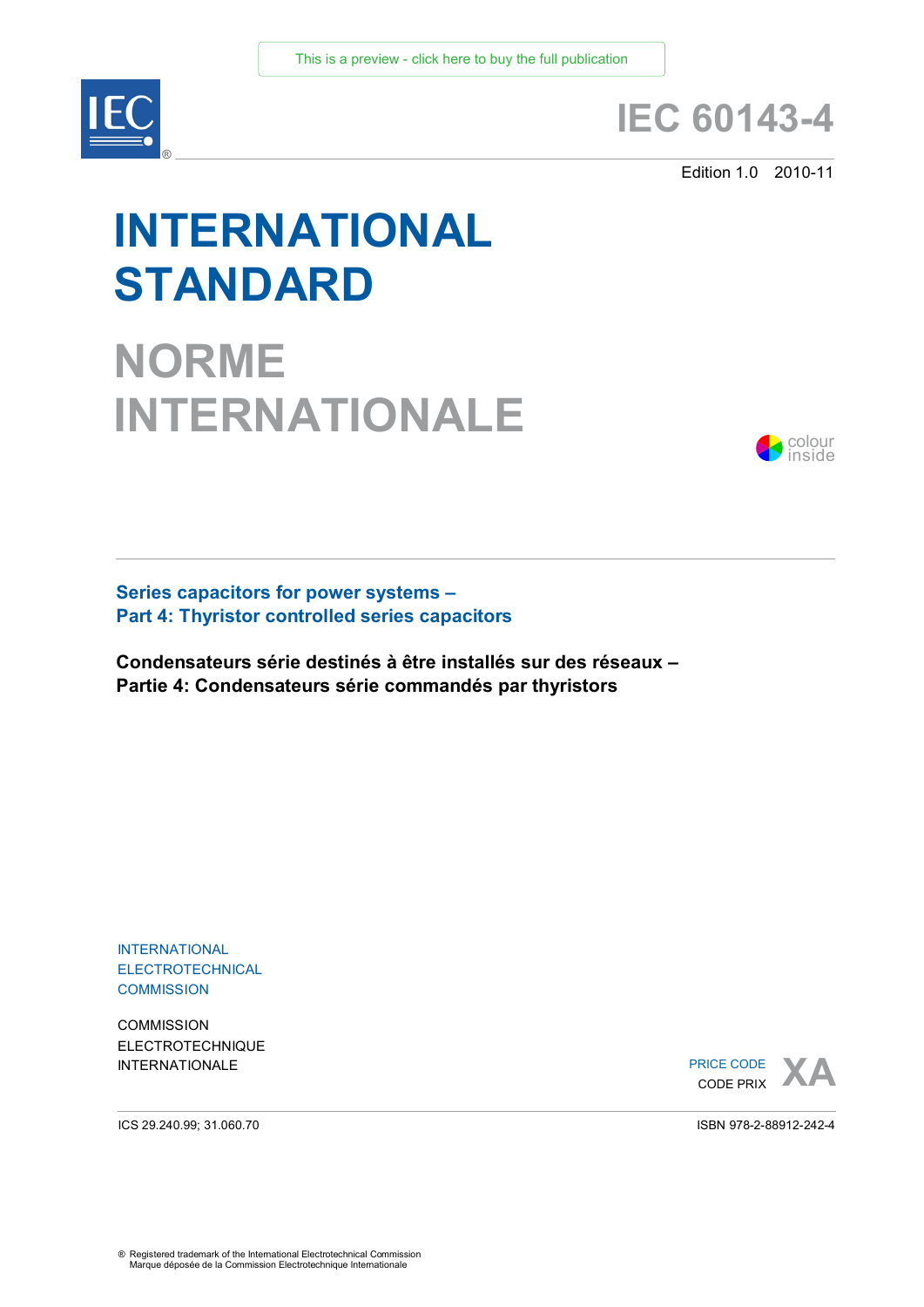$-2-$ 

# **CONTENTS**

| 1   |     |       |  |  |  |
|-----|-----|-------|--|--|--|
| 2   |     |       |  |  |  |
| 3   |     |       |  |  |  |
|     | 3.1 |       |  |  |  |
|     | 3.2 |       |  |  |  |
| 4   |     |       |  |  |  |
|     | 4.1 |       |  |  |  |
|     | 4.2 |       |  |  |  |
|     | 4.3 |       |  |  |  |
|     | 4.4 |       |  |  |  |
|     | 4.5 |       |  |  |  |
|     | 4.6 |       |  |  |  |
|     | 4.7 |       |  |  |  |
|     | 4.8 |       |  |  |  |
|     | 4.9 |       |  |  |  |
|     |     | 4.9.1 |  |  |  |
|     |     | 4.9.2 |  |  |  |
|     |     | 4.9.3 |  |  |  |
| 5   |     |       |  |  |  |
|     |     |       |  |  |  |
|     | 5.1 |       |  |  |  |
|     | 5.2 |       |  |  |  |
|     | 5.3 |       |  |  |  |
|     | 5.4 |       |  |  |  |
|     | 5.5 |       |  |  |  |
|     | 5.6 |       |  |  |  |
| 6   |     |       |  |  |  |
|     | 6.1 |       |  |  |  |
|     | 6.2 |       |  |  |  |
|     | 6.3 |       |  |  |  |
|     |     | 6.3.1 |  |  |  |
|     |     | 6.3.2 |  |  |  |
|     | 6.4 |       |  |  |  |
|     | 6.5 |       |  |  |  |
| 7   |     |       |  |  |  |
|     | 7.1 |       |  |  |  |
|     |     | 7.1.1 |  |  |  |
|     |     | 7.1.2 |  |  |  |
|     |     | 7.1.3 |  |  |  |
| 7.2 |     |       |  |  |  |
|     |     | 7.2.1 |  |  |  |
|     |     | 7.2.2 |  |  |  |
|     |     | 7.2.3 |  |  |  |
|     | 7.3 |       |  |  |  |
|     |     | 7.3.1 |  |  |  |
|     |     |       |  |  |  |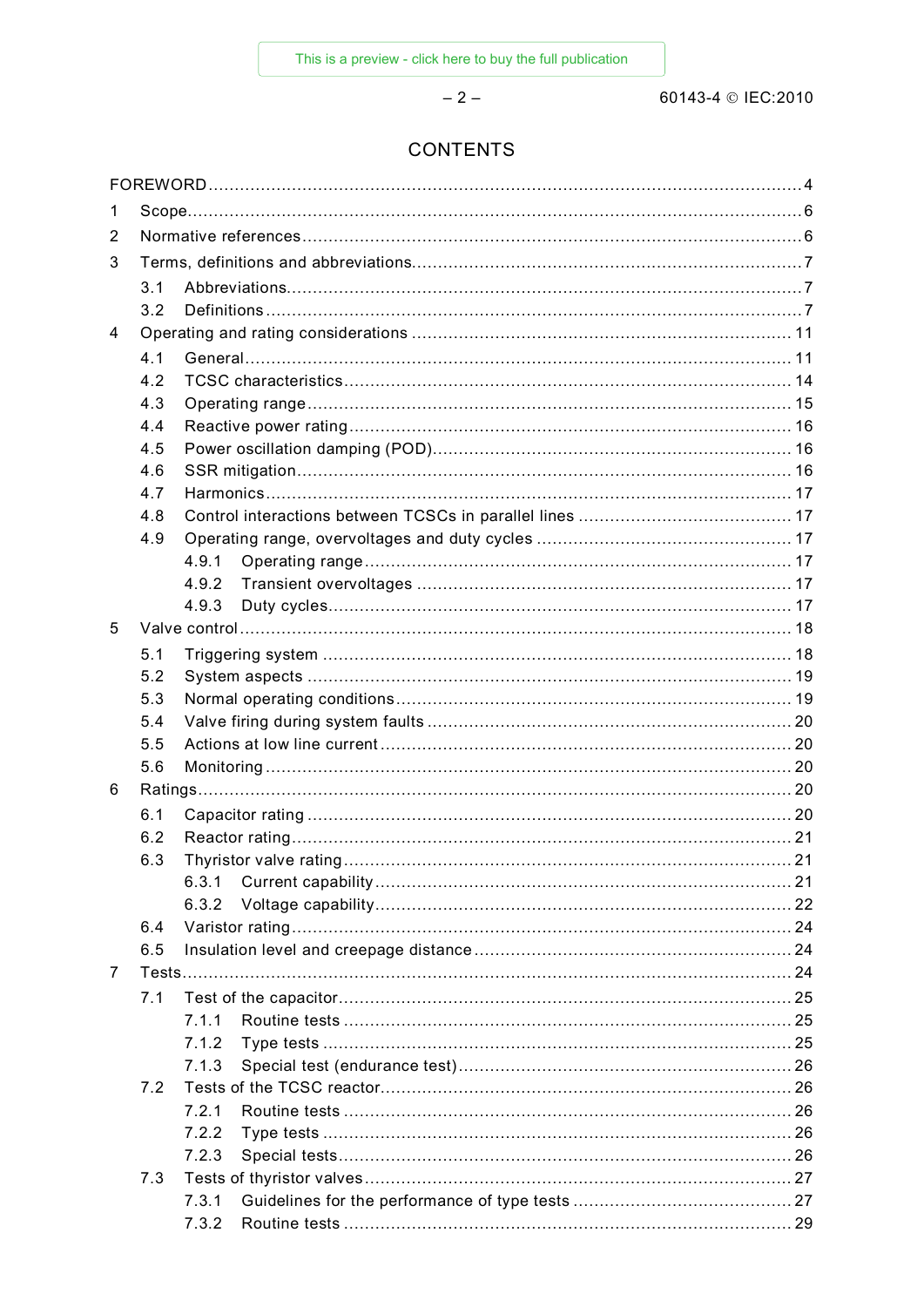60143-4 © IEC:2010

# $-3-$

|                                                                                               |                                                                                             | 7.3.3 |                                                                                                       |  |
|-----------------------------------------------------------------------------------------------|---------------------------------------------------------------------------------------------|-------|-------------------------------------------------------------------------------------------------------|--|
|                                                                                               | 7.4                                                                                         |       |                                                                                                       |  |
|                                                                                               |                                                                                             | 7.4.1 |                                                                                                       |  |
|                                                                                               |                                                                                             | 7.4.2 |                                                                                                       |  |
|                                                                                               |                                                                                             | 7.4.3 |                                                                                                       |  |
| 8                                                                                             |                                                                                             |       |                                                                                                       |  |
|                                                                                               | 8.1                                                                                         |       |                                                                                                       |  |
|                                                                                               | 8.2                                                                                         |       |                                                                                                       |  |
|                                                                                               |                                                                                             | 8.2.1 |                                                                                                       |  |
|                                                                                               |                                                                                             | 8.2.2 |                                                                                                       |  |
|                                                                                               |                                                                                             | 8.2.3 |                                                                                                       |  |
|                                                                                               | 8.3                                                                                         |       |                                                                                                       |  |
|                                                                                               | 8.4                                                                                         |       |                                                                                                       |  |
|                                                                                               |                                                                                             | 8.4.1 |                                                                                                       |  |
|                                                                                               |                                                                                             |       |                                                                                                       |  |
|                                                                                               | 8.5                                                                                         |       |                                                                                                       |  |
|                                                                                               | 8.6                                                                                         |       |                                                                                                       |  |
|                                                                                               | 8.7                                                                                         |       |                                                                                                       |  |
|                                                                                               |                                                                                             | 8.7.1 |                                                                                                       |  |
|                                                                                               |                                                                                             | 8.7.2 |                                                                                                       |  |
|                                                                                               |                                                                                             | 8.7.3 |                                                                                                       |  |
|                                                                                               | 8.8                                                                                         |       |                                                                                                       |  |
|                                                                                               |                                                                                             | 8.8.1 |                                                                                                       |  |
|                                                                                               |                                                                                             | 8.8.2 |                                                                                                       |  |
|                                                                                               |                                                                                             | 8.8.3 |                                                                                                       |  |
|                                                                                               |                                                                                             | 8.8.4 |                                                                                                       |  |
|                                                                                               |                                                                                             |       |                                                                                                       |  |
|                                                                                               |                                                                                             |       |                                                                                                       |  |
|                                                                                               |                                                                                             |       |                                                                                                       |  |
|                                                                                               |                                                                                             |       |                                                                                                       |  |
|                                                                                               |                                                                                             |       | Figure 3 – TCSC steady state waveforms for control angle $\alpha$ and conduction interval $\sigma$ 14 |  |
|                                                                                               |                                                                                             |       | Figure 4 - TCSC power frequency steady state reactance characteristics according to                   |  |
|                                                                                               |                                                                                             |       | Figure 5 - Example of TCSC operating range for POD (left) and SSR mitigation (right) 15               |  |
|                                                                                               |                                                                                             |       |                                                                                                       |  |
|                                                                                               |                                                                                             |       |                                                                                                       |  |
|                                                                                               |                                                                                             |       |                                                                                                       |  |
|                                                                                               |                                                                                             |       |                                                                                                       |  |
|                                                                                               |                                                                                             |       | Figure 9 – Typical block diagram of a real time TCSC protection- and control system                   |  |
|                                                                                               |                                                                                             |       |                                                                                                       |  |
|                                                                                               |                                                                                             |       |                                                                                                       |  |
|                                                                                               |                                                                                             |       |                                                                                                       |  |
|                                                                                               | Table 2 - Typical external fault duty cycle with unsuccessful high speed auto-reclosing  45 |       |                                                                                                       |  |
| Table 3 - Typical duty cycle for internal fault with successful high speed auto-reclosing  45 |                                                                                             |       |                                                                                                       |  |
|                                                                                               |                                                                                             |       | Table 4 – Typical duty cycle for internal fault with unsuccessful high speed auto-                    |  |
|                                                                                               |                                                                                             |       |                                                                                                       |  |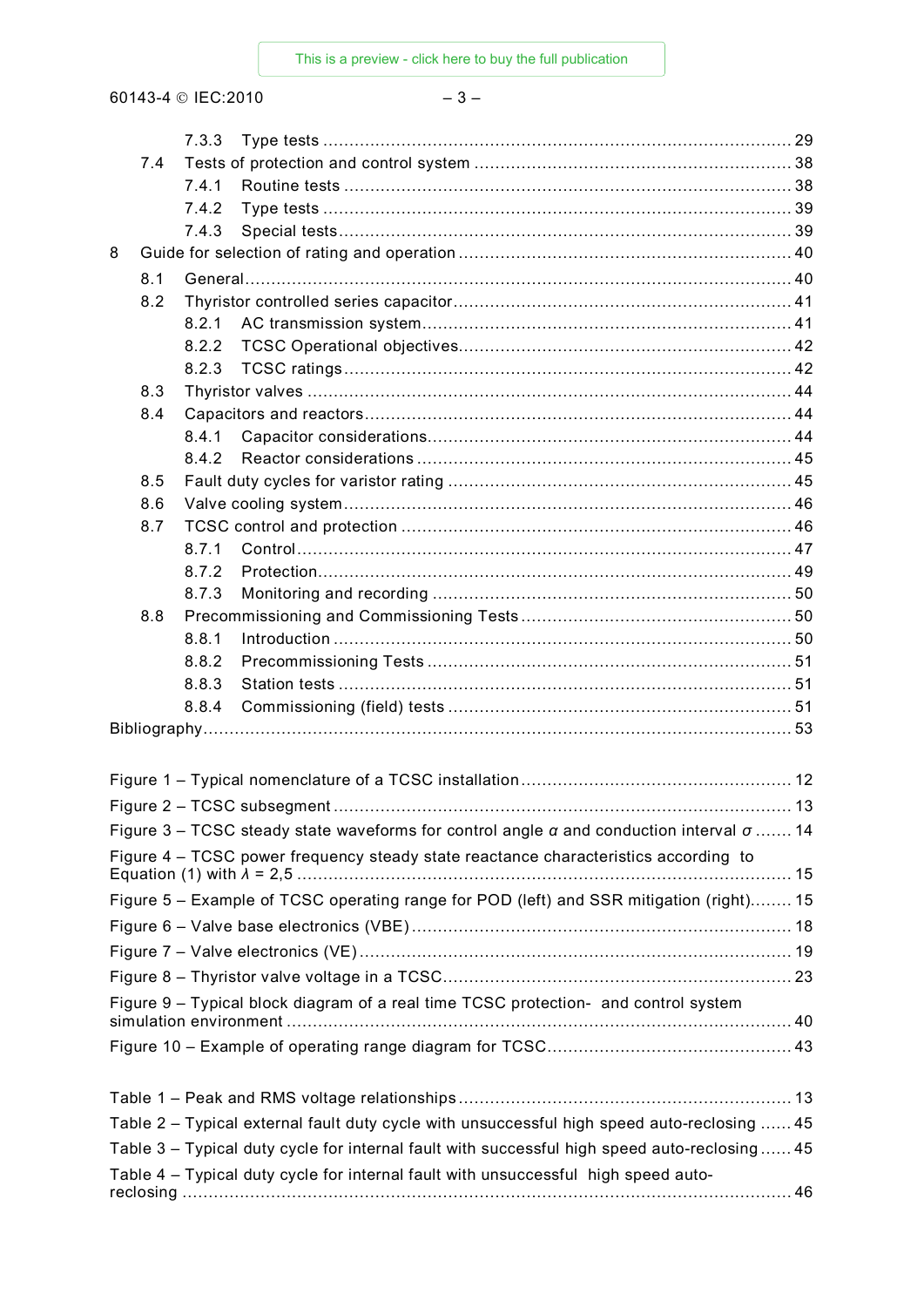# INTERNATIONAL ELECTROTECHNICAL COMMISSION <u>Zzz</u>zzzzzzz

### **SERIES CAPACITORS FOR POWER SYSTEMS -**

### **Part 4: Thyristor controlled series capacitors**

### <span id="page-3-0"></span>FOREWORD

- 1) The International Electrotechnical Commission (IEC) is a worldwide organization for standardization comprising all national electrotechnical committees (IEC National Committees). The object of IEC is to promote international co-operation on all questions concerning standardization in the electrical and electronic fields. To this end and in addition to other activities, IEC publishes International Standards, Technical Specifications, Technical Reports, Publicly Available Specifications (PAS) and Guides (hereafter referred to as "IEC Publication(s)"). Their preparation is entrusted to technical committees; any IEC National Committee interested in the subject dealt with may participate in this preparatory work. International, governmental and nongovernmental organizations liaising with the IEC also participate in this preparation. IEC collaborates closely with the International Organization for Standardization (ISO) in accordance with conditions determined by agreement between the two organizations.
- 2) The formal decisions or agreements of IEC on technical matters express, as nearly as possible, an international consensus of opinion on the relevant subjects since each technical committee has representation from all interested IEC National Committees.
- 3) IEC Publications have the form of recommendations for international use and are accepted by IEC National Committees in that sense. While all reasonable efforts are made to ensure that the technical content of IEC Publications is accurate, IEC cannot be held responsible for the way in which they are used or for any misinterpretation by any end user.
- 4) In order to promote international uniformity, IEC National Committees undertake to apply IEC Publications  $transparent$  transparently to the maximum extent possible in their national and regional publications. Any divergence between any IEC Publication and the corresponding national or regional publication shall be clearly indicated in the latter.
- 5) IEC itself does not provide any attestation of conformity. Independent certification bodies provide conformity assessment services and, in some areas, access to IEC marks of conformity. IEC is not responsible for any services carried out by independent certification bodies.
- 6) All users should ensure that they have the latest edition of this publication.
- 7) No liability shall attach to IEC or its directors, employees, servants or agents including individual experts and members of its technical committees and IEC National Committees for any personal injury, property damage or other damage of any nature whatsoever, whether direct or indirect, or for costs (including legal fees) and expenses arising out of the publication, use of, or reliance upon, this IEC Publication or any other IEC Publications.
- 8) Attention is drawn to the Normative references cited in this publication. Use of the referenced publications is indispensable for the correct application of this publication.
- 9) Attention is drawn to the possibility that some of the elements of this IEC Publication may be the subject of patent rights. IEC shall not be held responsible for identifying any or all such patent rights.

International Standard IEC 60143-4 has been prepared by IEC technical committee 33: Power  $\alpha$  capacitors and their applications.

This part of IEC 60143 is to be used in conjonction with the following standards:

- IEC 60143-1:2004, Series capacitors for power systems Part 1: General
- IEC 60143-2:1994, Series capacitors for power systems Part 2: Protective equipment for series capacitor banks
- IEC 60143-3:1998, Series capacitors for power systems Part 3: Internal fuses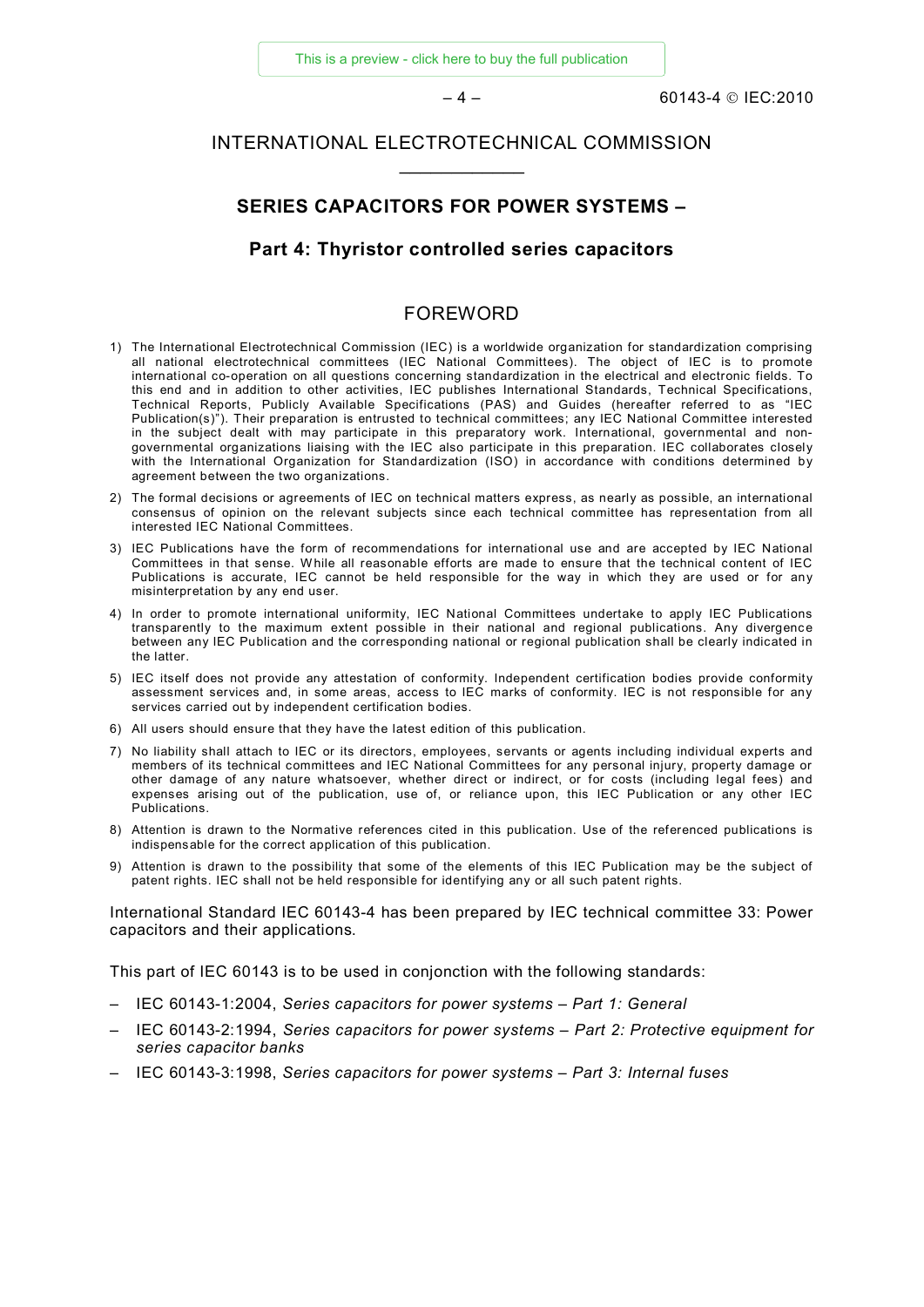$60143-4 \odot$  IEC:2010  $-5-$ 

The text of this standard is based on the following documents:

| <b>FDIS</b> | Report on voting |
|-------------|------------------|
| 33/472/FDIS | 33/478/RVD       |

Full information on the voting for the approval of this standard can be found in the report on voting indicated in the above table.

This publication has been drafted in accordance with the ISO/IEC Directives, Part 2.

A list of all parts of IEC 60143 series, under the general title Series capacitors for power systems can be found on the iec website.

NOTE This standard contains excerpts reproduced from IEEE Std 1534-2002. IEEE Std 1534-2002 IEEE Recommended Practice for Specifying Thyristor-Controlled Series Capacitors. Reprinted with permission from IEEE, 3 Park Avenue, New York, NY 10016-5997 USA, Copyright 2002 IEEE.

The committee has decided that the contents of this publication will remain unchanged until the stability date indicated on the IEC web site under "http://webstore.iec.ch" in the data related to the specific publication. At this date, the publication will be

- reconfirmed.
- withdrawn,
- replaced by a revised edition, or
- amended.

**IMPORTANT - The 'colour inside' logo on the cover page of this publication indicates** that it contains colours which are considered to be useful for the correct understanding of its contents. Users should therefore print this document using a colour printer.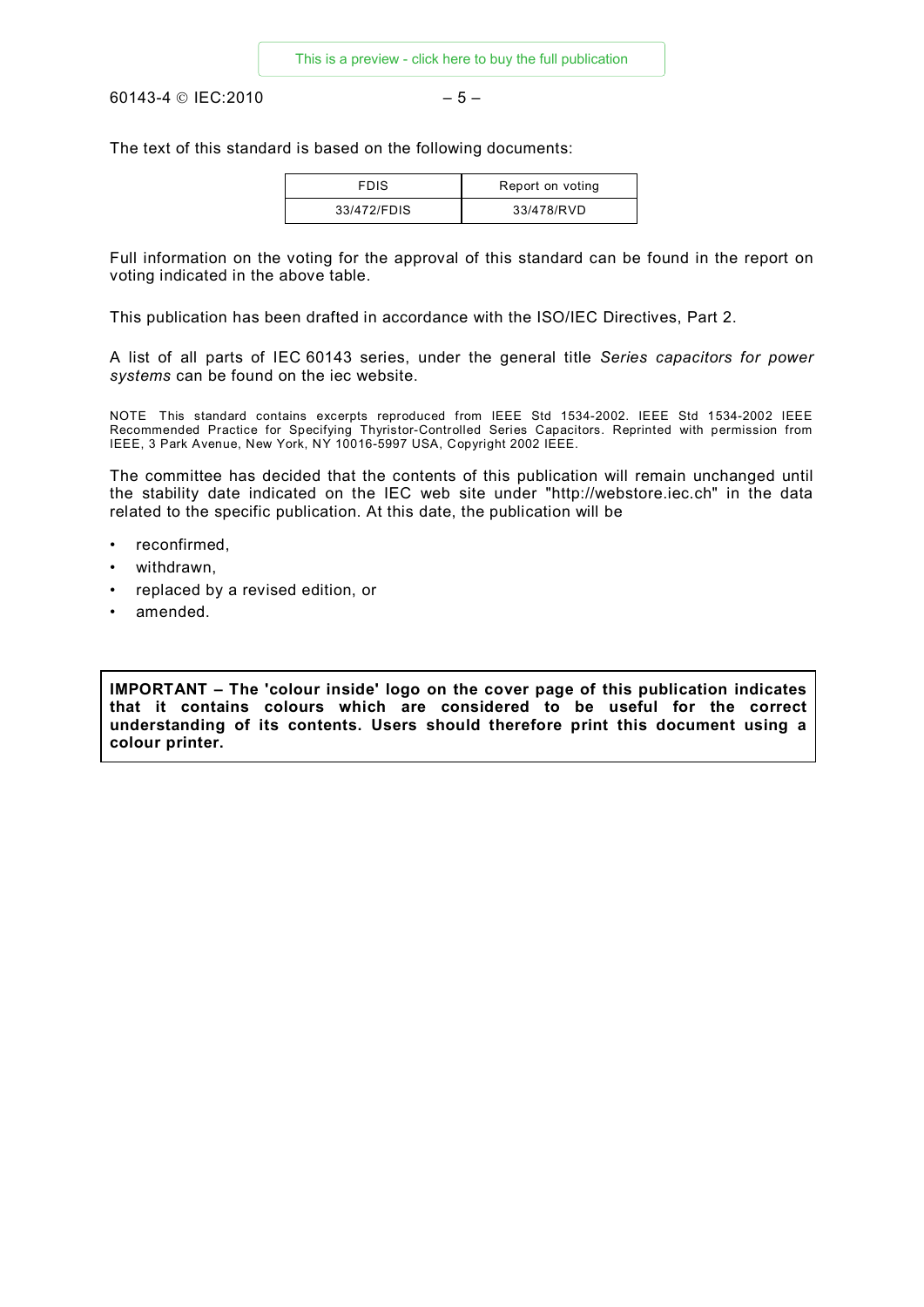$-6-$ 

# **SERIES CAPACITORS FOR POWER SYSTEMS -**

# Part 4: Thyristor controlled series capacitors

#### <span id="page-5-0"></span> $\blacktriangleleft$ **Scope**

This part of IEC 60143 specifies testing of thyristor controlled series capacitor (TCSC) installations used in series with transmission lines. This standard also addresses issues that consider ratings for TCSC thyristor valve assemblies, capacitors, and reactors as well as TCSC control characteristics, protective features, cooling system and system operation.

#### <span id="page-5-1"></span> $\overline{2}$ Normative references

The following referenced documents are indispensable for the application of this document. For dated references, only the edition cited applies. For undated references, the latest edition of the referenced document (including any amendments) applies.

NOTE If there is a conflict between this part of IEC 60143 and a standard listed below in Clause 2, this standard prevails.

IEC 60050-436, International Electrotechnical Vocabulary - Chapter 436: Power capacitors

IEC 60060-1, High-voltage test techniques - Part 1: General definitions and test requirements

IEC 60068-1, Environmental Testing - Part 1: General and guidance

IEC 60068-2-2, Basic environmental testing procedures - Part 2-2: Tests - Tests B: Dry heat

IEC 60068-2-78, Basic environmental testing procedures - Part 2-78: Tests - Tests C: Damp heat, steady state

IEC 60071-1, Insulation co-ordination – Part 1: Definitions, principles and rules

IEC 60071-2. Insulation co-ordination - Part 2: Application quide

IEC 60076-1:1993, Power transformers - Part 1: General

IEC 60076-6:2007, Power transformers - Part 6: Reactors

IEC 60143-1:2004. Series capacitors for power systems - Part 1: General

IEC 60143-2:1994, Series capacitors for power systems - Part 2: Protective equipment for series capacitor banks

IEC 60143-3:1998. Series capacitors for power systems - Part 3: Internal fuses

IEC 60255-5, Electrical relays – Part 5: Insulation coordination for measuring relays and protection equipment - Requirements and tests

IEC 60255-21 (all parts), Electrical relays - Vibration, shock, bump and seismic tests on measuring relays and protection equipment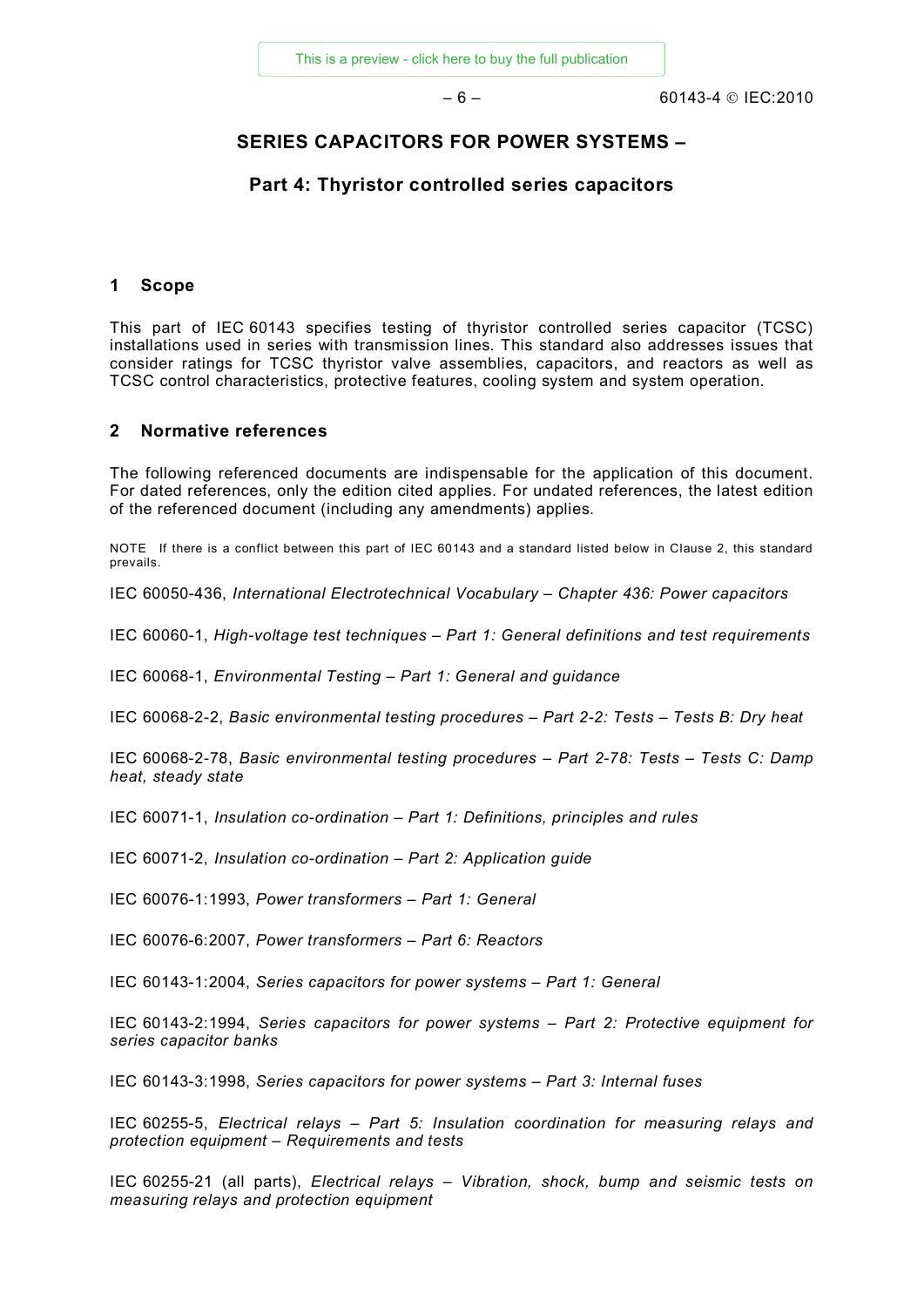60143-4 © IEC:2010

# $-7-$

IEC 60270, High-voltage test techniques - Partial discharge measurements

IEC 61000-4-29, Electromagnetic compatibility (EMC) - Part 4-29: Testing and measurement techniques – Voltage dips, short interruptions and voltage variations on d.c. input port *immunity* tests

IEC 61954:1999, Power electronics for electrical transmission and distribution systems -Testing of thyristor valves for static VAR compensators

<span id="page-6-2"></span><span id="page-6-1"></span><span id="page-6-0"></span>NOTE Additional useful references, not explicitly referenced in the text, are listed in the Bibliography.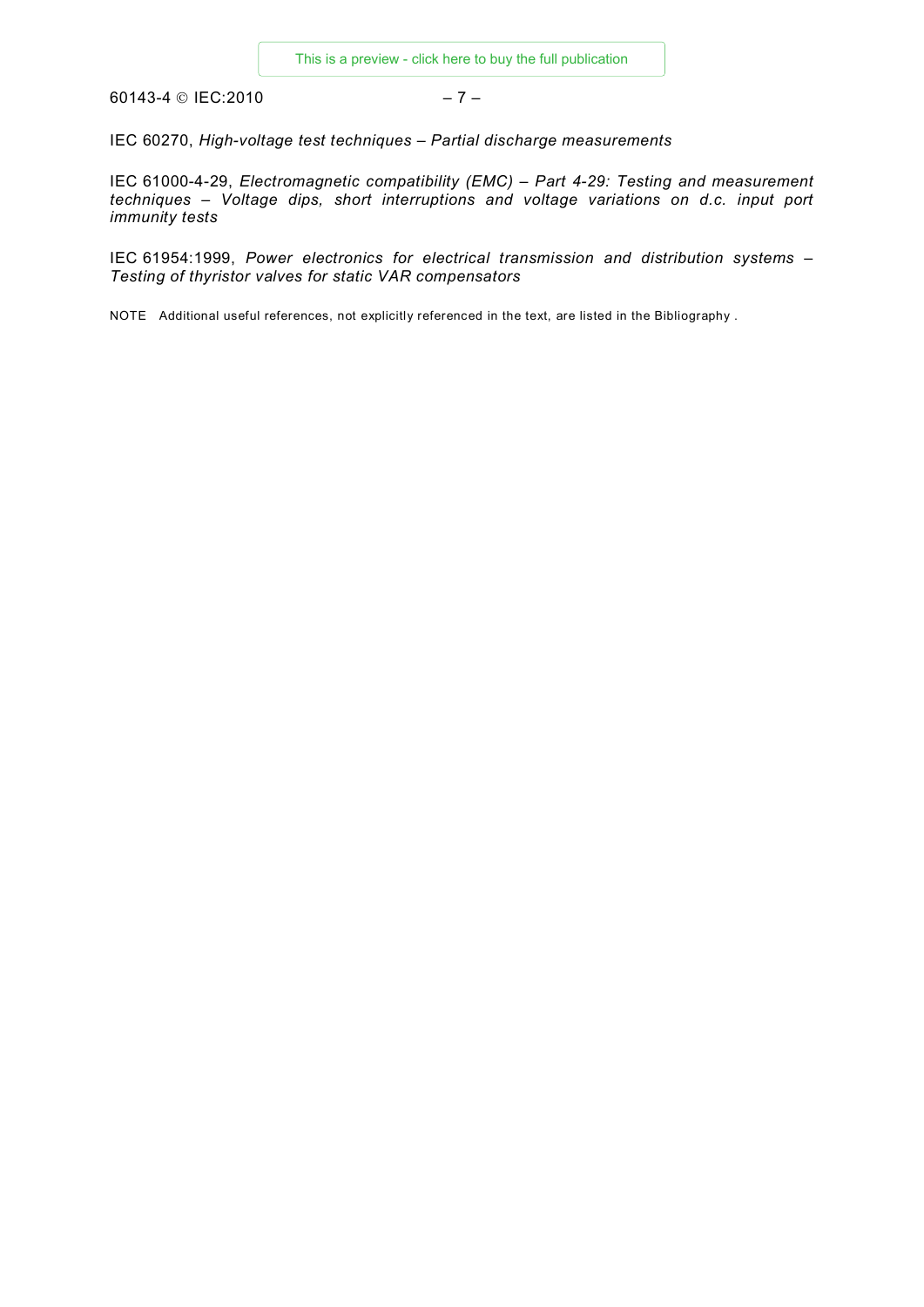$-54-$ 

# SOMMAIRE

| 1 |     |                                                                                 |  |  |
|---|-----|---------------------------------------------------------------------------------|--|--|
| 2 |     |                                                                                 |  |  |
| 3 |     |                                                                                 |  |  |
|   | 3.1 |                                                                                 |  |  |
|   | 3.2 |                                                                                 |  |  |
| 4 |     | Considérations relatives au fonctionnement et aux caractéristiques assignées 64 |  |  |
|   | 4.1 |                                                                                 |  |  |
|   | 4.2 |                                                                                 |  |  |
|   | 4.3 |                                                                                 |  |  |
|   | 4.4 |                                                                                 |  |  |
|   | 4.5 |                                                                                 |  |  |
|   | 4.6 |                                                                                 |  |  |
|   | 4.7 |                                                                                 |  |  |
|   | 4.8 | Interactions de contrôle entre des CSCT sur des lignes en parallèle 70          |  |  |
|   | 4.9 |                                                                                 |  |  |
|   |     | 4.9.1                                                                           |  |  |
|   |     | 4.9.2                                                                           |  |  |
|   |     | 4.9.3                                                                           |  |  |
| 5 |     |                                                                                 |  |  |
|   | 5.1 |                                                                                 |  |  |
|   | 5.2 |                                                                                 |  |  |
|   | 5.3 |                                                                                 |  |  |
|   | 5.4 |                                                                                 |  |  |
|   | 5.5 |                                                                                 |  |  |
|   | 5.6 |                                                                                 |  |  |
| 6 |     |                                                                                 |  |  |
|   | 6.1 |                                                                                 |  |  |
|   | 6.2 |                                                                                 |  |  |
|   | 6.3 |                                                                                 |  |  |
|   |     | 6.3.1                                                                           |  |  |
|   |     | 6.3.2                                                                           |  |  |
|   | 6.4 |                                                                                 |  |  |
|   | 6.5 |                                                                                 |  |  |
| 7 |     |                                                                                 |  |  |
|   | 7.1 |                                                                                 |  |  |
|   |     | 7 1 1                                                                           |  |  |
|   |     | 7.1.2                                                                           |  |  |
|   |     | 7.1.3                                                                           |  |  |
|   | 7.2 |                                                                                 |  |  |
|   |     | 7.2.1                                                                           |  |  |
|   |     | 7.2.2                                                                           |  |  |
|   |     | 7.2.3                                                                           |  |  |
|   | 7.3 |                                                                                 |  |  |
|   |     | Lignes directrices relatives à la réalisation des essais de type 80<br>7.3.1    |  |  |
|   |     | 7.3.2                                                                           |  |  |
|   |     |                                                                                 |  |  |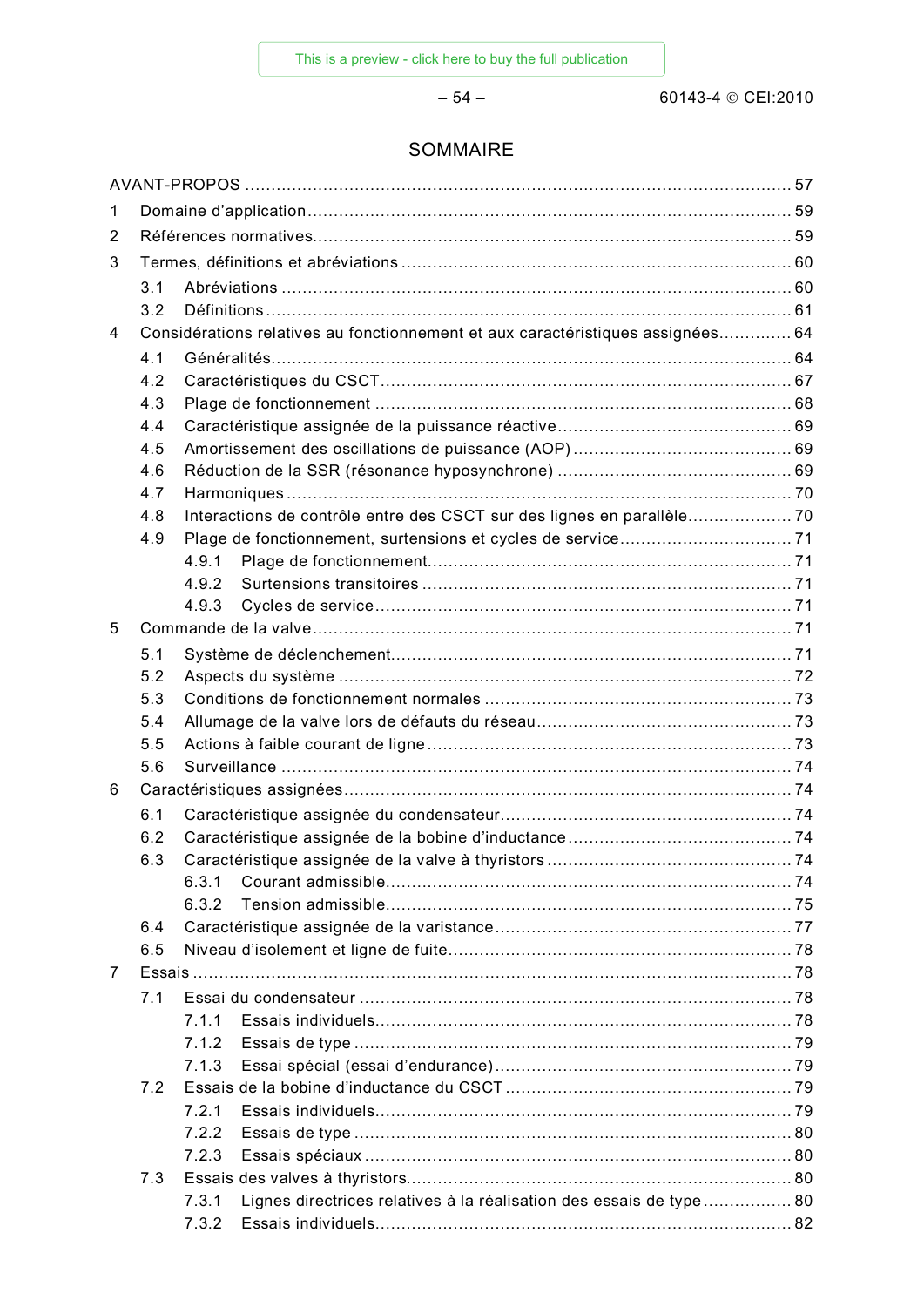60143-4 © CEI:2010

# $-55-$

|                                                                                     | 7.4                                                                       |       |                                                                                          |    |  |
|-------------------------------------------------------------------------------------|---------------------------------------------------------------------------|-------|------------------------------------------------------------------------------------------|----|--|
|                                                                                     |                                                                           | 7.4.1 |                                                                                          |    |  |
|                                                                                     |                                                                           | 7.4.2 |                                                                                          |    |  |
|                                                                                     |                                                                           | 7.4.3 |                                                                                          |    |  |
| 8                                                                                   |                                                                           |       | Lignes directrices pour la sélection des caractéristiques assignées et pour              |    |  |
|                                                                                     |                                                                           |       |                                                                                          |    |  |
|                                                                                     | 8.1                                                                       |       |                                                                                          |    |  |
|                                                                                     | 8.2                                                                       |       |                                                                                          |    |  |
|                                                                                     |                                                                           | 8.2.1 | Système de transmission d'énergie en courant alternatif  96                              |    |  |
|                                                                                     |                                                                           | 8.2.2 |                                                                                          |    |  |
|                                                                                     |                                                                           | 8.2.3 |                                                                                          |    |  |
|                                                                                     | 8.3                                                                       |       |                                                                                          |    |  |
|                                                                                     | 8.4                                                                       |       |                                                                                          |    |  |
|                                                                                     |                                                                           | 841   |                                                                                          |    |  |
|                                                                                     |                                                                           | 8.4.2 |                                                                                          |    |  |
|                                                                                     | 8.5                                                                       |       | Cycles de service de défaut pour les caractéristiques assignées de la                    |    |  |
|                                                                                     | 8.6                                                                       |       |                                                                                          |    |  |
|                                                                                     | 8.7                                                                       |       |                                                                                          |    |  |
|                                                                                     |                                                                           | 8.7.1 |                                                                                          |    |  |
|                                                                                     |                                                                           | 8.7.2 |                                                                                          |    |  |
|                                                                                     |                                                                           | 8.7.3 |                                                                                          |    |  |
|                                                                                     | 8.8                                                                       |       | Essais préalables à la mise en service et essais de mise en service 105                  |    |  |
|                                                                                     |                                                                           | 8.8.1 |                                                                                          |    |  |
|                                                                                     |                                                                           | 8.8.2 |                                                                                          |    |  |
|                                                                                     |                                                                           | 8.8.3 |                                                                                          |    |  |
|                                                                                     |                                                                           | 8.8.4 |                                                                                          |    |  |
|                                                                                     |                                                                           |       |                                                                                          |    |  |
|                                                                                     |                                                                           |       |                                                                                          |    |  |
|                                                                                     |                                                                           |       | Figure 1 - Nomenclature classique d'une installation CSCT.                               | 65 |  |
|                                                                                     |                                                                           |       |                                                                                          |    |  |
|                                                                                     |                                                                           |       | Figure 3 - Formes d'ondes du CSCT en régime stabilisé pour l'angle de contrôle a et      |    |  |
|                                                                                     |                                                                           |       |                                                                                          |    |  |
|                                                                                     |                                                                           |       | Figure 4 – Caractéristiques de la réactance en régime stabilisé à fréquence industrielle |    |  |
|                                                                                     |                                                                           |       |                                                                                          |    |  |
|                                                                                     |                                                                           |       | Figure 5 - Exemple de plage de fonctionnement du CSCT pour le AOP (gauche) et la         |    |  |
|                                                                                     |                                                                           |       |                                                                                          |    |  |
|                                                                                     |                                                                           |       |                                                                                          |    |  |
|                                                                                     |                                                                           |       |                                                                                          |    |  |
|                                                                                     |                                                                           |       |                                                                                          |    |  |
| Figure 9 – Schéma fonctionnel classique de l'environnement de simulation du système |                                                                           |       |                                                                                          |    |  |
| Figure 10 - Exemple de diagramme de plage de fonctionnement du CSCT 97              |                                                                           |       |                                                                                          |    |  |
|                                                                                     |                                                                           |       |                                                                                          |    |  |
|                                                                                     |                                                                           |       |                                                                                          |    |  |
|                                                                                     |                                                                           |       |                                                                                          |    |  |
|                                                                                     | Tableau 2 - Cycle de service de défaut externe classique avec échec de la |       |                                                                                          |    |  |
|                                                                                     |                                                                           |       |                                                                                          |    |  |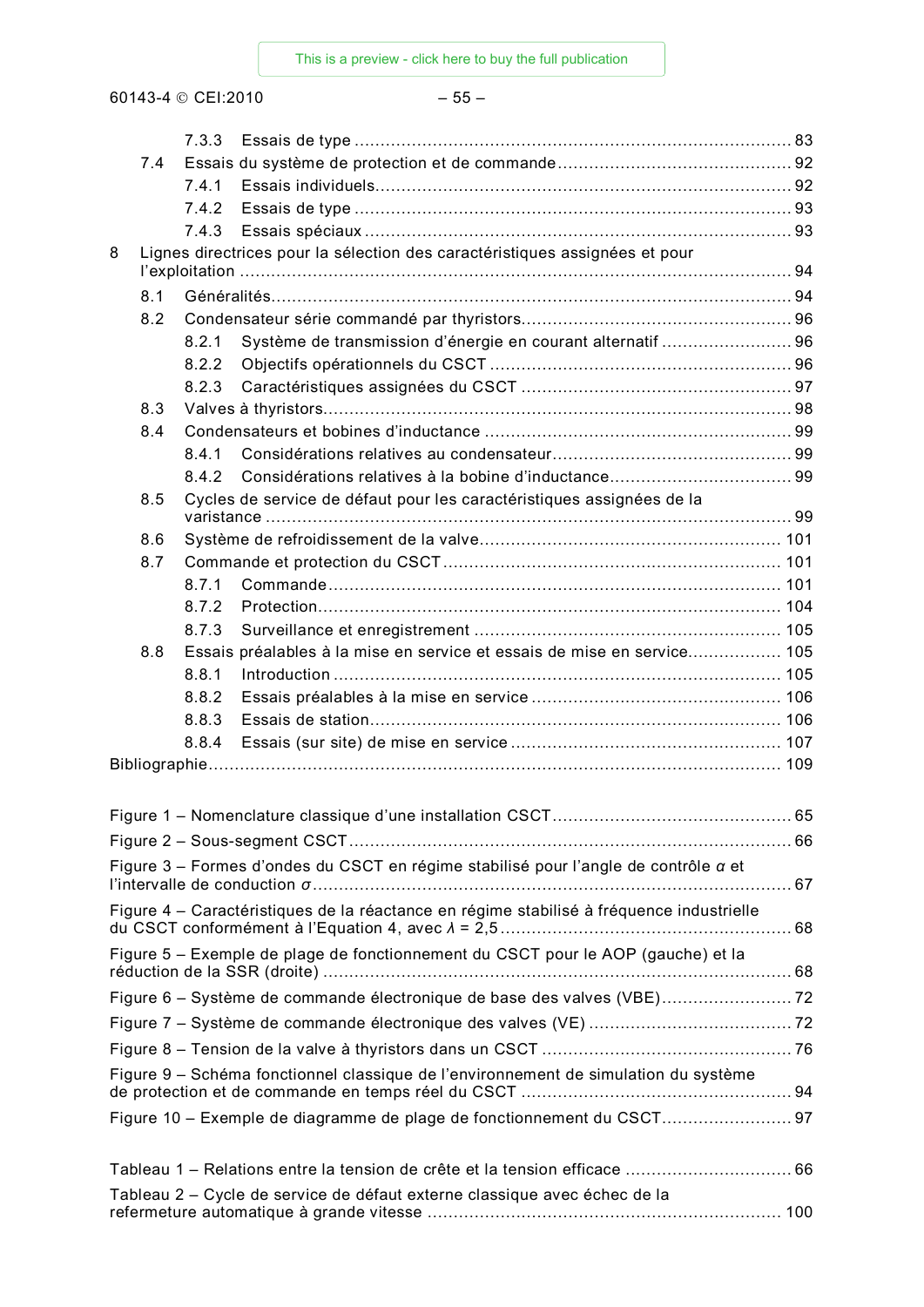# $-56$  - 60143-4 © CEI:2010

| Tableau 4 – Cycle de service classique pour le défaut interne avec échec de la | Tableau 3 – Cycle de service classique pour le défaut interne avec succès de la |  |
|--------------------------------------------------------------------------------|---------------------------------------------------------------------------------|--|
|                                                                                |                                                                                 |  |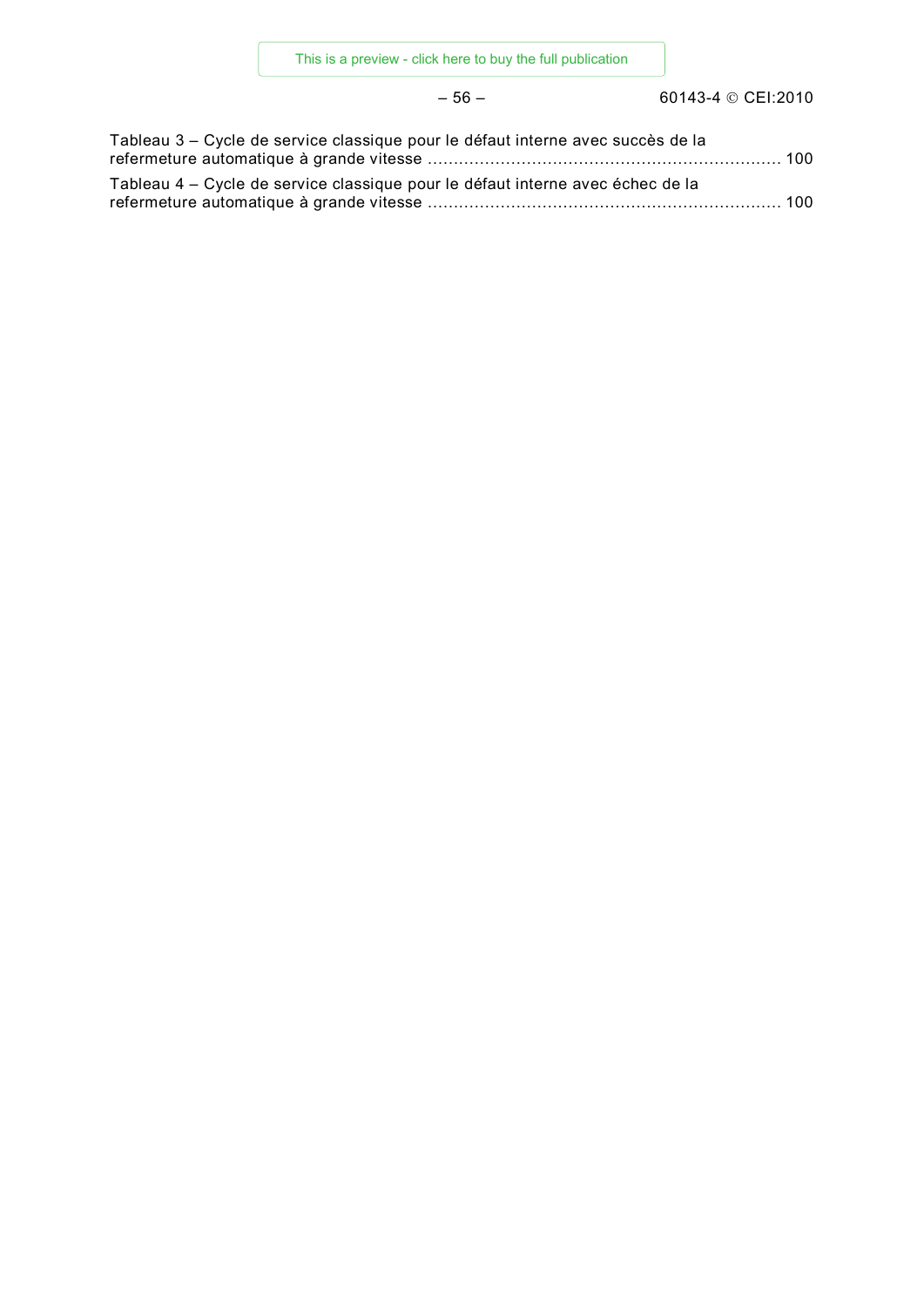60143-4 © CFI:2010

 $-57-$ 

# **COMMISSION ÉLECTROTECHNIQUE INTERNATIONALE**

# **CONDENSATEURS SÉRIE DESTINÉS** À ÊTRE INSTALI ÉS SUR DES RÉSEAUX -

### Partie 4: Condensateurs série commandés par thyristors

## <span id="page-10-0"></span>AVANT-PROPOS

- 1) La Commission Electrotechnique Internationale (CEI) est une organisation mondiale de normalisation composée de l'ensemble des comités électrotechniques nationaux (Comités nationaux de la CEI). La CEI a pour objet de favoriser la coopération internationale pour toutes les questions de normalisation dans les domaines de l'électricité et de l'électronique. A cet effet, la CEI - entre autres activités - publie des Normes internationales, des Spécifications techniques, des Rapports techniques, des Spécifications accessibles au public (PAS) et des Guides (ci-après dénommés "Publication(s) de la CEI"). Leur élaboration est confiée à des comités d'études, aux travaux desquels tout Comité national intéressé par le sujet traité peut participer. Les organisations internationales, gouvernementales et non gouvernementales, en liaison avec la CEI, participent également aux travaux. La CEI collabore étroitement avec l'Organisation Internationale de Normalisation (ISO), selon des conditions fixées par accord entre les deux organisations.
- 2) Les décisions ou accords officiels de la CEI concernant les questions techniques représentent, dans la mesure du possible, un accord international sur les sujets étudiés, étant donné que les Comités nationaux de la CEI intéressés sont représentés dans chaque comité d'études.
- 3) Les Publications de la CEI se présentent sous la forme de recommandations internationales et sont agréées comme telles par les Comités nationaux de la CEI. Tous les efforts raisonnables sont entrepris afin que la CEI s'assure de l'exactitude du contenu technique de ses publications; la CEI ne peut pas être tenue responsable de l'éventuelle mauvaise utilisation ou interprétation qui en est faite par un quelconque utilisateur final.
- 4) Dans le but d'encourager l'uniformité internationale, les Comités nationaux de la CEI s'engagent, dans toute la mesure possible, à appliquer de façon transparente les Publications de la CEI dans leurs publications nationales et régionales. Toutes divergences entre toutes Publications de la CEI et toutes publications nationales ou régionales correspondantes doivent être indiquées en termes clairs dans ces dernières.
- 5) La CEI elle-même ne fournit aucune attestation de conformité. Des organismes de certification indépendants fournissent des services d'évaluation de conformité et, dans certains secteurs, accèdent aux marques de conformité de la CEI. La CEI n'est responsable d'aucun des services effectués par les organismes de certification indépendants.
- 6) Tous les utilisateurs doivent s'assurer qu'ils sont en possession de la dernière édition de cette publication.
- 7) Aucune responsabilité ne doit être imputée à la CEI, à ses administrateurs, employés, auxiliaires ou mandataires, y compris ses experts particuliers et les membres de ses comités d'études et des Comités nationaux de la CEI, pour tout préjudice causé en cas de dommages corporels et matériels, ou de tout autre dommage de quelque nature que ce soit, directe ou indirecte, ou pour supporter les coûts (y compris les frais de justice) et les dépenses découlant de la publication ou de l'utilisation de cette Publication de la CEI ou de toute autre Publication de la CEI, ou au crédit qui lui est accordé.
- 8) L'attention est attirée sur les références normatives citées dans cette publication. L'utilisation de publications référencées est obligatoire pour une application correcte de la présente publication.
- 9) L'attention est attirée sur le fait que certains des éléments de la présente Publication de la CEI peuvent faire<br>l'objet de droits de propriété intellectuelle ou de droits analogues. La CEI ne saurait être tenue pour responsable de ne pas avoir identifié de tels droits de propriété et de ne pas avoir signalé leur existence.

La Norme internationale CEI 60143-4 a été établie par le comité d'études 33 de la CEI: Condensateurs de puissance et leurs applications.

La présente partie de la CEI 60143 doit être utilisée conjointement avec les normes suivantes:

- CEI 60143-1:2004. Condensateurs série destinés à être installés sur des réseaux -Partie 1: Généralités
- CEI 60143-2:1994, Condensateurs série destinés à être installés sur des réseaux -Partie 2: Matériel de protection pour les batteries de condensateurs série
- CEI 60143-3:1998, Condensateurs série destinés à être installés sur des réseaux -Partie 3: Fusibles internes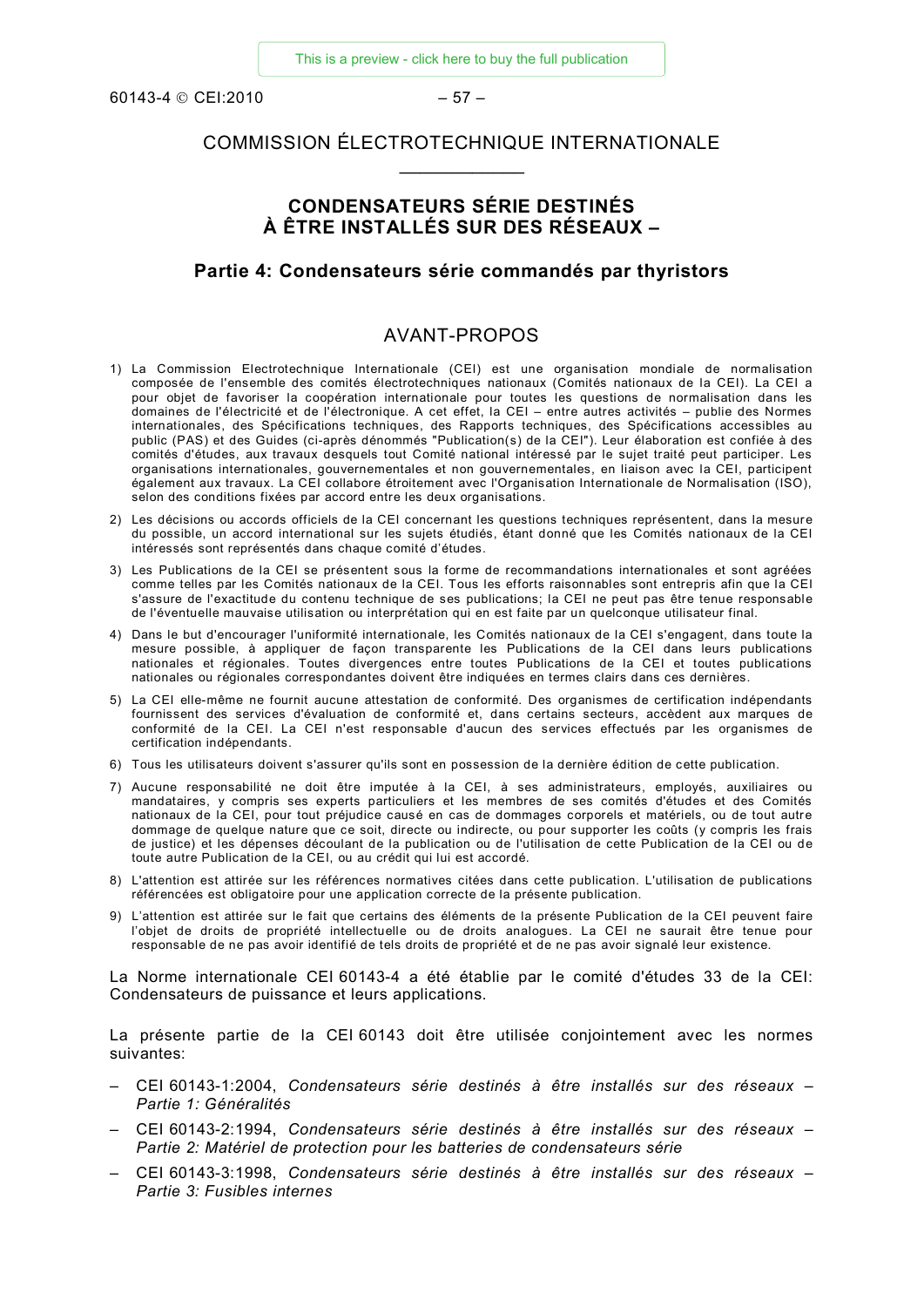$-58-$ 

60143-4 © CFI:2010

Le texte de cette norme est issu des documents suivants:

| <b>FDIS</b> | Rapport de vote |
|-------------|-----------------|
| 33/472/FDIS | 33/478/RVD      |

Le rapport de vote indiqué dans le tableau ci-dessus donne toute information sur le vote ayant abouti à l'approbation de cette norme.

Cette publication a été rédigée selon les Directives ISO/CEI, Partie 2.

Une liste de toutes les parties de la série CEI 60143, présentées sous le titre général Condensateurs série destinés à être installés sur des réseaux peut être consultée sur le site web de la CEI.

NOTE La présente norme contient des extraits tirés de l'IEEE Std 1534-2002. IEEE Std 1534-2002 IEEE Recommended Practice for Specifying Thyristor-Controlled Series Capacitors (disponible en anglais seulement). Ces extraits ont été réimprimés avec la permission de l'IEEE, 3 Park Avenue, New York, NY 10016-5997 USA, Copyright IEEE 2002.

Le comité a décidé que le contenu de cette publication ne sera pas modifié avant la date de stabilité indiquée sur le site web de la CEI sous "http://webstore.iec.ch" dans les données relatives à la publication recherchée. A cette date, la publication sera

- reconduite.
- supprimée,
- remplacée par une édition révisée, ou
- amendée.

IMPORTANT - Le logo "colour inside" qui se trouve sur la page de couverture de cette publication indique qu'elle contient des couleurs qui sont considérées comme utiles à une bonne compréhension de son contenu. Les utilisateurs devraient, par conséquent, imprimer cette publication en utilisant une imprimante couleur.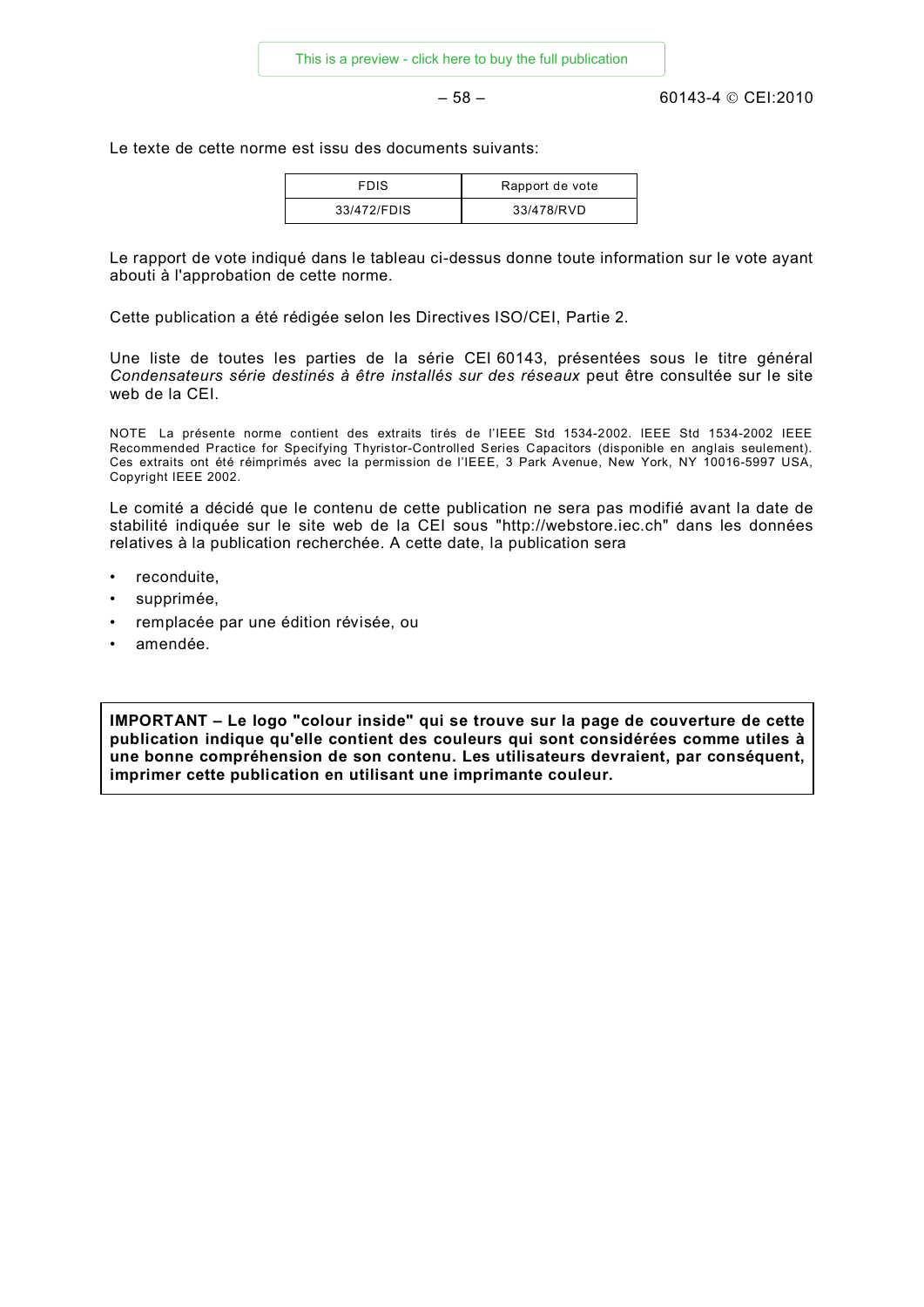60143-4 © CFI:2010

 $-59-$ 

# **CONDENSATEURS SÉRIE DESTINÉS** À ÊTRE INSTALLÉS SUR DES RÉSEAUX -

# Partie 4: Condensateurs série commandés par thyristors

#### <span id="page-12-0"></span>Domaine d'application  $\mathbf 1$

La présente partie de la CEI 60143 spécifie la méthode d'essai des installations de condensateurs série commandés par thyristors (CSCT) utilisés avec les lignes de transmission. Cette norme aborde également les questions liées aux caractéristiques assignées des assemblages de valve à thyristors du CSCT, des condensateurs et des bobines d'inductance ainsi que les caractéristiques de commande du CSCT, les fonctions de protection, le système de refroidissement et l'exploitation du système.

### <span id="page-12-1"></span> $\overline{2}$ Références normatives

Les documents de référence suivants sont indispensables pour l'application du présent document. Pour les références datées, seule l'édition citée s'applique. Pour les références non datées, la dernière édition du document de référence s'applique (y compris les éventuels amendements).

NOTE En cas de conflit entre la présente partie de la CEI 60143 et une autre norme figurant dans l'Article 2 cidessous, la présente norme l'emporte.

CEI 60050-436, Vocabulaire Electrotechnique International - Chapitre 436: Condensateurs de puissance

CEI 60060-1, Techniques des essais à haute tension - Partie 1: Définitions et prescriptions générales relatives aux essais

CEI 60068-1, Essais d'environnement - Partie 1: Généralités et guide

CEI 60068-2-2, Essais d'environnement - Partie 2-2: Essais - Essai B: Chaleur sèche

CEI 60068-2-78, Essais d'environnement, Partie 2-78: Essais - Essai C: Essai continu de chaleur humide

CEI 60071-1, Coordination de l'isolement - Partie 1: Définitions, principes et règles

CEI 60071-2, Coordination de l'isolement - Partie 2: Guide d'application

CEI 60076-6:2007, Transformateurs de puissance - Partie 6: Bobines d'inductance

CEI 60143-1:2004, Condensateurs série destinés à être installés sur des réseaux - Partie 1: Généralités

CEI 60143-2:1994, Condensateurs série destinés à être installés sur des réseaux – Partie 2: Matériel de protection pour les batteries de condensateur série

CEI 60143-3:1998, Condensateurs série destinés à être installés sur des réseaux - Partie 3: **Fusibles internes** 

CEI 60255-5, Relais électriques – Partie 5: Coordination de l'isolement des relais de mesure et des dispositifs de protection - Prescriptions et essais

CEI 60255-21, (toutes les parties): Relais électriques - Essais de vibration, de chocs, de secousses et de tenue aux séismes applicables aux relais de mesure et aux dispositifs de protection